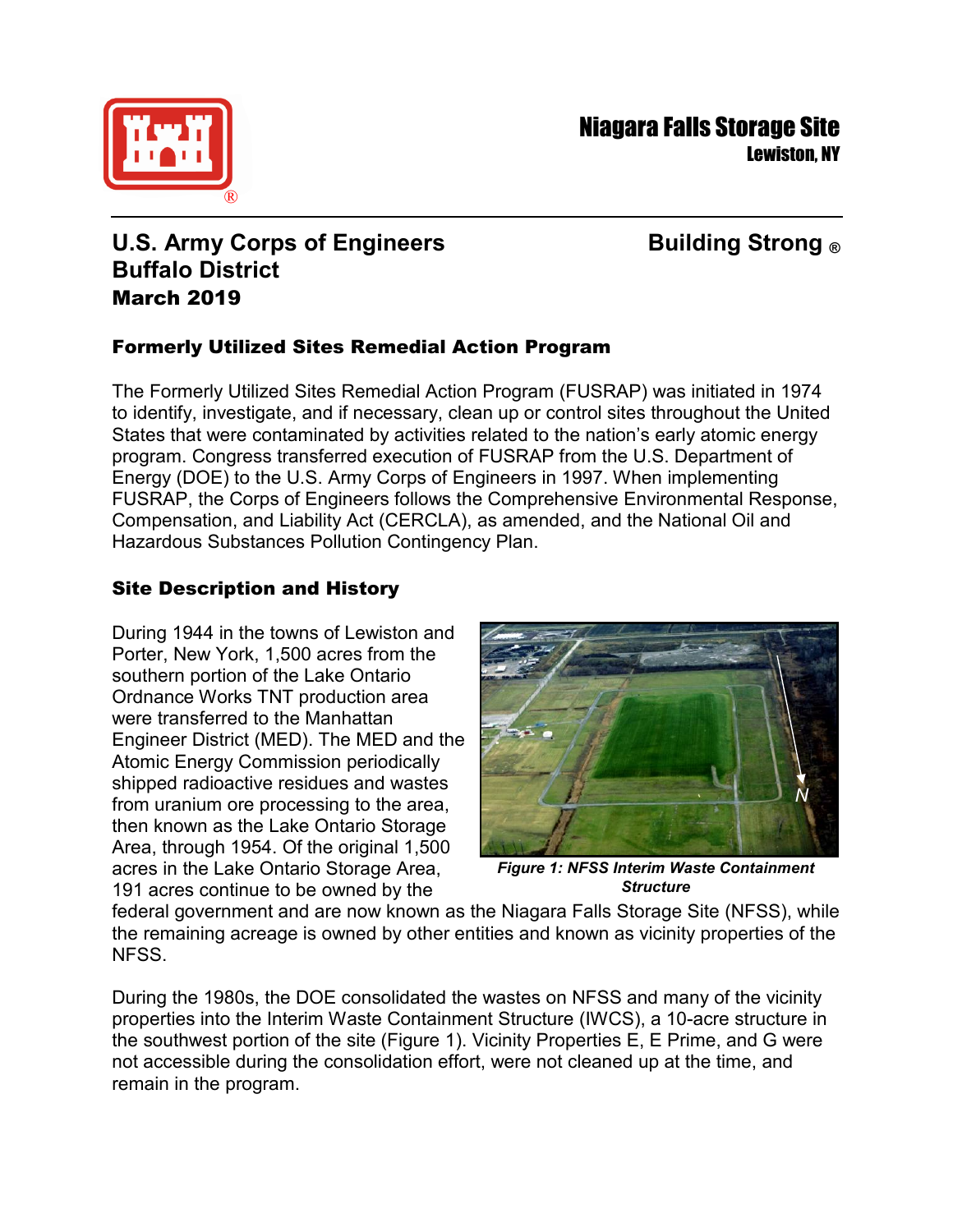Niagara Falls Storage Site 2 Fact Sheet

Materials stored in the IWCS are uranium ore processing residues or "byproduct material" as defined by Section 11e.(2) of the Atomic Energy Act of 1954, as amended. They include the K-65 residues that contain high concentrations of radium-226, which is the main contaminant associated with uranium ore processing residues. Radium-226 undergoes radioactive decay to produce radon gas. The IWCS was engineered to inhibit radon gas emissions (notably radon-222), infiltration of precipitation, and contaminant migration to groundwater.

## Corps of Engineers' Activities

The Corps of Engineers Buffalo District completed a remedial investigation (2007), which included a groundwater fate and transport model; a historical photographic analysis (2009); and a remedial investigation addendum with an updated groundwater fate and transport model (2011) for NFSS. In 2009, to manage CERCLA activities at the NFSS, the Corps of Engineers divided the site into three operable units (OUs): IWCS, Balance of Plant, and Groundwater. The IWCS Operable Unit includes all of the material in the IWCS and is the first operable unit to proceed through the CERCLA process. The Balance of Plant and Groundwater Operable Units are comprised of all of the contaminated material outside of the IWCS.

#### **IWCS Operable Unit**

During 2015, the Corps of Engineers released a feasibility study and proposed plan for the IWCS OU. The proposed plan identified Alternative 4: excavation, partial treatment, and off-site disposal of the entire contents of the IWCS as the preferred alternative. This alternative is the selected remedy in the 2019 record of decision for the IWCS OU. Responses to comments received on the proposed plan were included in the record of decision.

#### **Balance of Plant and Groundwater Operable Units**

Additional investigations were conducted in the Balance of Plant OU to determine the extent and volume of soil contamination that may require remedial action. Reports outlining the results of these investigations were released in 2013 and 2015.

A feasibility study is being prepared to identify, develop, and evaluate remedial alternatives for the Balance of Plant and Groundwater OUs. The groundwater fate and transport model is being updated for the feasibility study.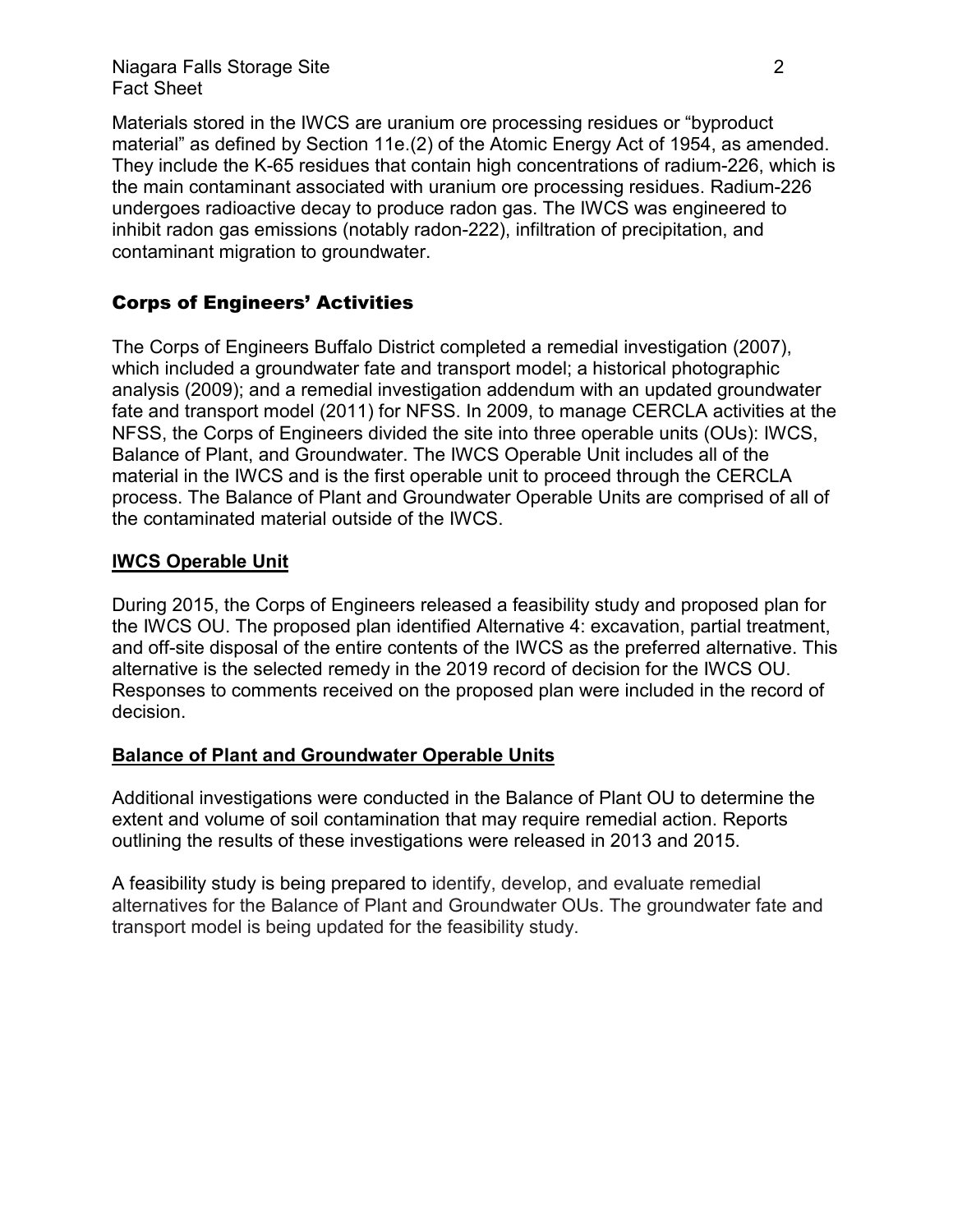## **Vicinity Properties**

Vicinity Properties E, E Prime, and G are still inaccessible and FUSRAP investigations have not been completed.

The DOE recently identified two formerly completed vicinity properties, H Prime and X, as newly eligible for consideration under FUSRAP.

During 2016, the Corps of Engineers released a preliminary assessment for Vicinity Property H Prime, which concluded that there is no imminent threat to human health or the environment on the property, while surface soils, subsurface soils, concrete slabs/foundations, sediment, surface water, and groundwater may have residual impacts from past storage and processing of FUSRAP-related material on the property. The remedial investigation at Vicinity Property H Prime began during the fall of 2018.

A preliminary assessment and site inspection of Vicinity Property X are currently being performed.

#### Site Status

The Corps of Engineers has overall responsibility for maintaining the Niagara Falls Storage Site and ensuring the IWCS continues to effectively contain the radioactive materials within it for the protection of human health and the environment. The Corps of Engineers maintains an active presence at the site. Environmental monitoring and sampling activities take place quarterly at the site and an environmental surveillance technical memorandum is released annually. The analysis of over 30 years of environmental surveillance data from NFSS confirms the IWCS is performing as it was designed and will continue to be protective as long as it is maintained properly.